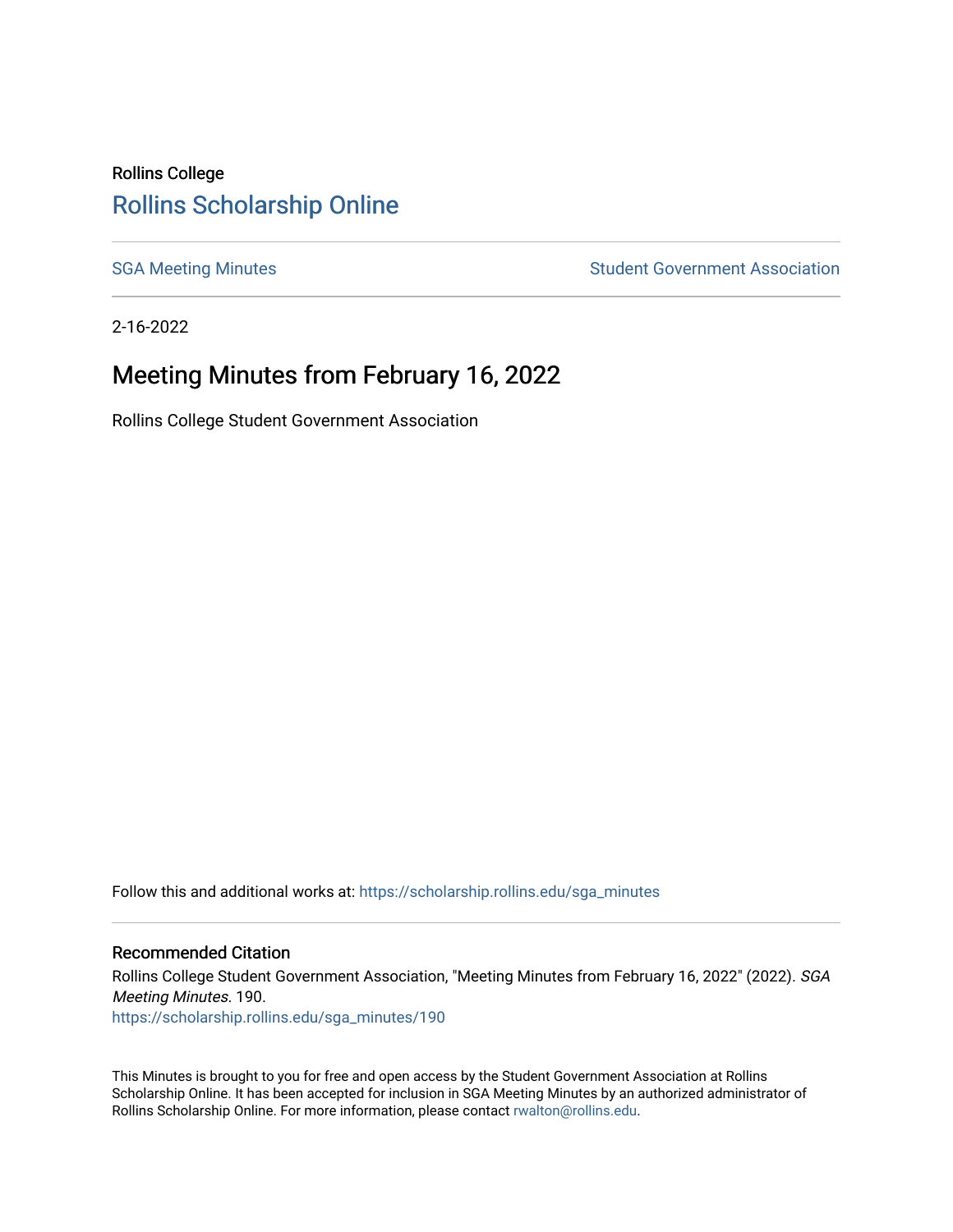

# ROLLINS.EDU - SGA@ROLLINS.EDU

The regular weekly meeting of the Rollins College Student Government Association was held on February 16, 2022, at 7:04pm, at Rollins College via WebEx and Kathleen W. Rollins Hall. The minutes of the previous meeting were read and approved as correct after a vote by the Senate.

- **I. Call to Order II. Roll Call III. Welcome IV. Approval of Minutes** 
	- **No Quorum**
- **V. Speakers** 
	- $\bullet$  N/A
- **VI. Executive Reports** 
	- A. President
		- Senate is not a huge time commitment
		- Few student and faculty members coming together for Asian Student Union
		- Very productive set of meetings on Friday
		- Excited for the election and lots of new stuff this month
	- B. Vice President
		- Meetings with financial aid
		- Turn your legislation in!
		- Please reach out to your organizations!
	- C. Chief Justice
		- Still looking to fill 3 judicial board positions
		- Interested? Email ltking@rollins.edu
	- D. Academic Affairs
		- Curriculum committee
			- Looked at a request to discontinue transfer RCC for a year
			- RCC for transfers is not meeting the goals needed
			- Looking to find other ways to support transfer students
			- Passed
			- Discussed RFLA system
			- Specializing learning objectives
			- Trying to not have faculty try to reach all learning objectives
			- Discussing 128 credit hours next week
			- Holiday for voting day next week
	- E. Internal Relations
		- No Report
	- F. Public Relations
		- Judicial Board Recruitment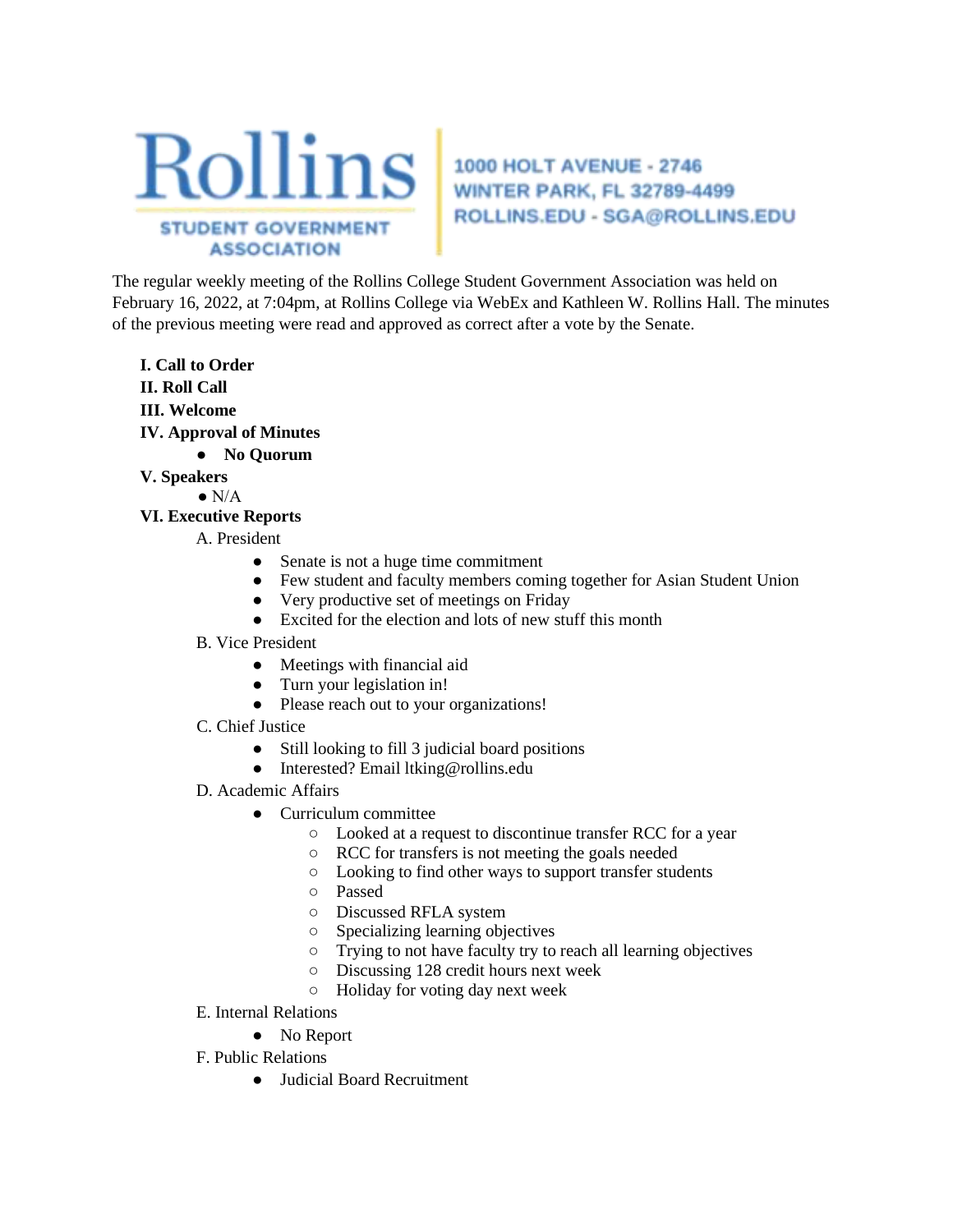- Lip sync
- Accessibility and inclusion task force
- Tabling event- Next Tuesday Feb 22nd
- G. Events
	- SGA tabling event Feb 22nd
		- Email coming out soon
	- SGA picnic next Wednesday the 23rd from 6-7
		- Hot chocolate and coffee for everyone
		- If goes well, will have rest for semester
	- Lip sync
		- Applications went out Friday and close on the 25th
- H. Finance
	- Meeting with financial aid
		- Last academic year, over 60 million in aid along with 23 million lump sum
		- Factors: gender, major, talent, racial background
		- Financial literacy town hall on the 23rd
			- Wants the relationship to be established
		- Please join the financial aid committee
		- jspencer@rollins.edu
- I. Student Life
	- No Report
- J. Diversity & Inclusion
	- Trip to DC for justice initiative
	- Going to DC over spring break to visit the Smithsonian
	- Applications going up tonight or tomorrow
- K. Attorney General
	- No Report
- L. President Pro Tempore
	- Highly encourage reaching out to constituents individually
	- Looking for help to advertise open Senator positions
	- Senator burn-out is real, Kate is here to help
	- COVID committee disbanding
- M. Advisors
	- No Report

## **VII. Organizational Senator Reports**

- A. Center for Leadership & Community Engagement (CLCE)
	- Tomorrow is Polly and Thaddeus Seymour Acts of Kindness Day
	- Student Achievement Awards nominations are open
- B. Center for Career & Life Planning (CCLP)
	- No Report
- C. Wellness
	- Friday  $2/18$  there are two wellness events
	- The Athletes Support Space will be held from 1-2 in the Hall of Fame room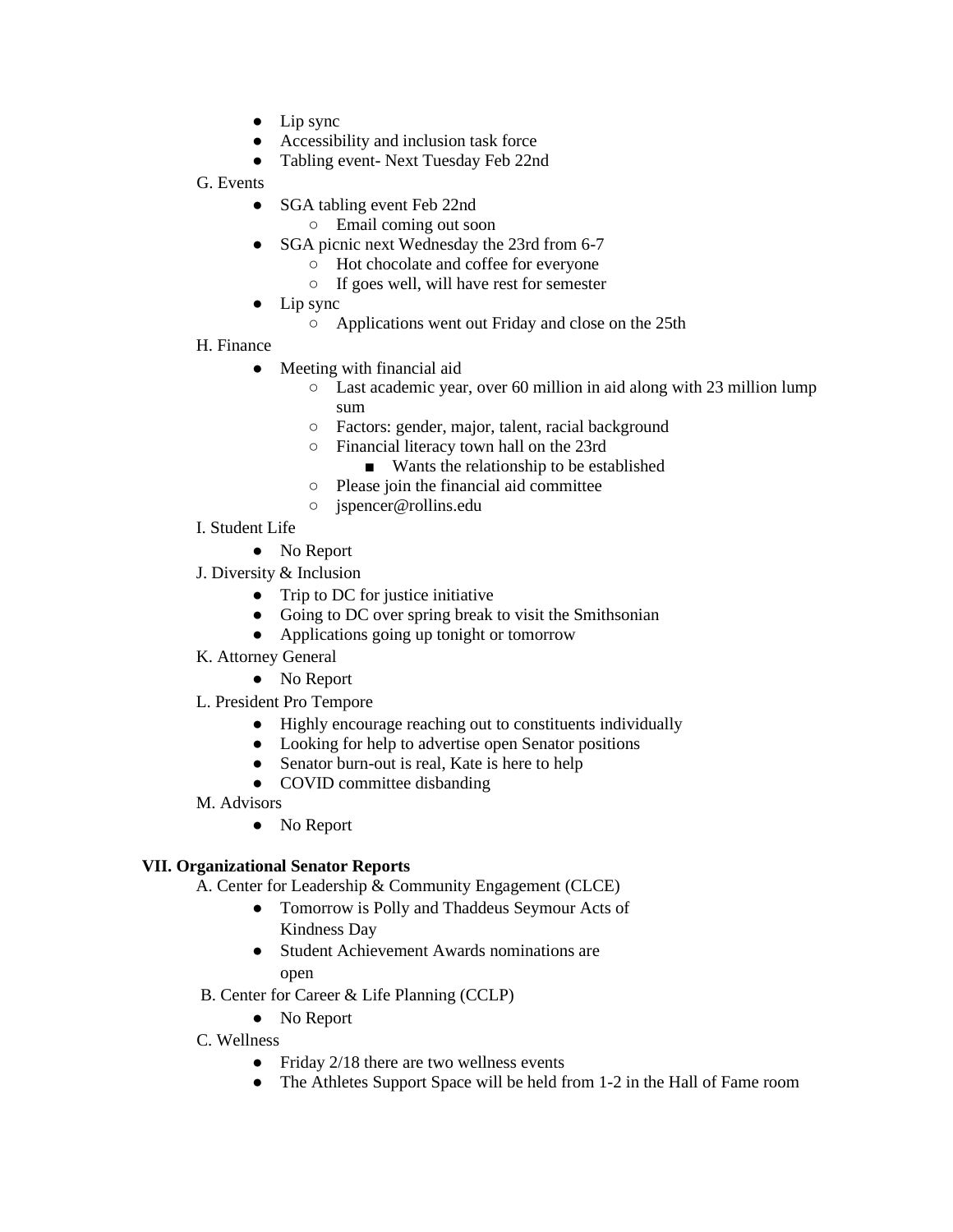- It is another Dantea Day on Olin Lawn from 2-3pm
- D. Accessibility
	- Accessibility and inclusion task force is up and moving
	- Looking for help on hanging posters
	- Interest meeting is this Monday Feb 21st
	- Will be sent out in an email
	- Great opportunity to work with accessibilities office
	- Hoping to make the campus more accessible
	- Handicap parking legislation
		- Adding a chunk of handicap spaces behind Rex
		- Also adding some to the warner lot
		- Would like to add some to Lyman
- E. Fraternity & Sorority Life (FSL)
	- No Report
- F. Residential Life and Explorations (RLE)
	- Position Vacant
- G. LGBTQ+ Advocacy
	- Position Vacant
- H. Student Media
	- Brushing is celebrating their 50th anniversary edition. They are working to secure funding in order to have a print release so that the entire campus community can be included in this celebration.
- I. International Affairs
	- Not Present
- J. Student Athlete Advisory
	- Not Present
- K. Sustainability
	- Not Present
- L. Campus Safety and Security
	- Position Vacant
- M. Institutional Advancement
	- No Report
- N. Holt Graduate Programs
	- Position Vacant
- O. External and Competitive Scholarships
	- Position Vacant
- P. Parliamentarian
	- Position Vacant

#### **VIII. Ad-hoc Committees**

● Constitutional Revision

i. Still waiting for one more judicial board member. I really want to get this off the ground soon since there's a lot to discuss.

- COVID
	- i. Looking to disband
- International Student Representation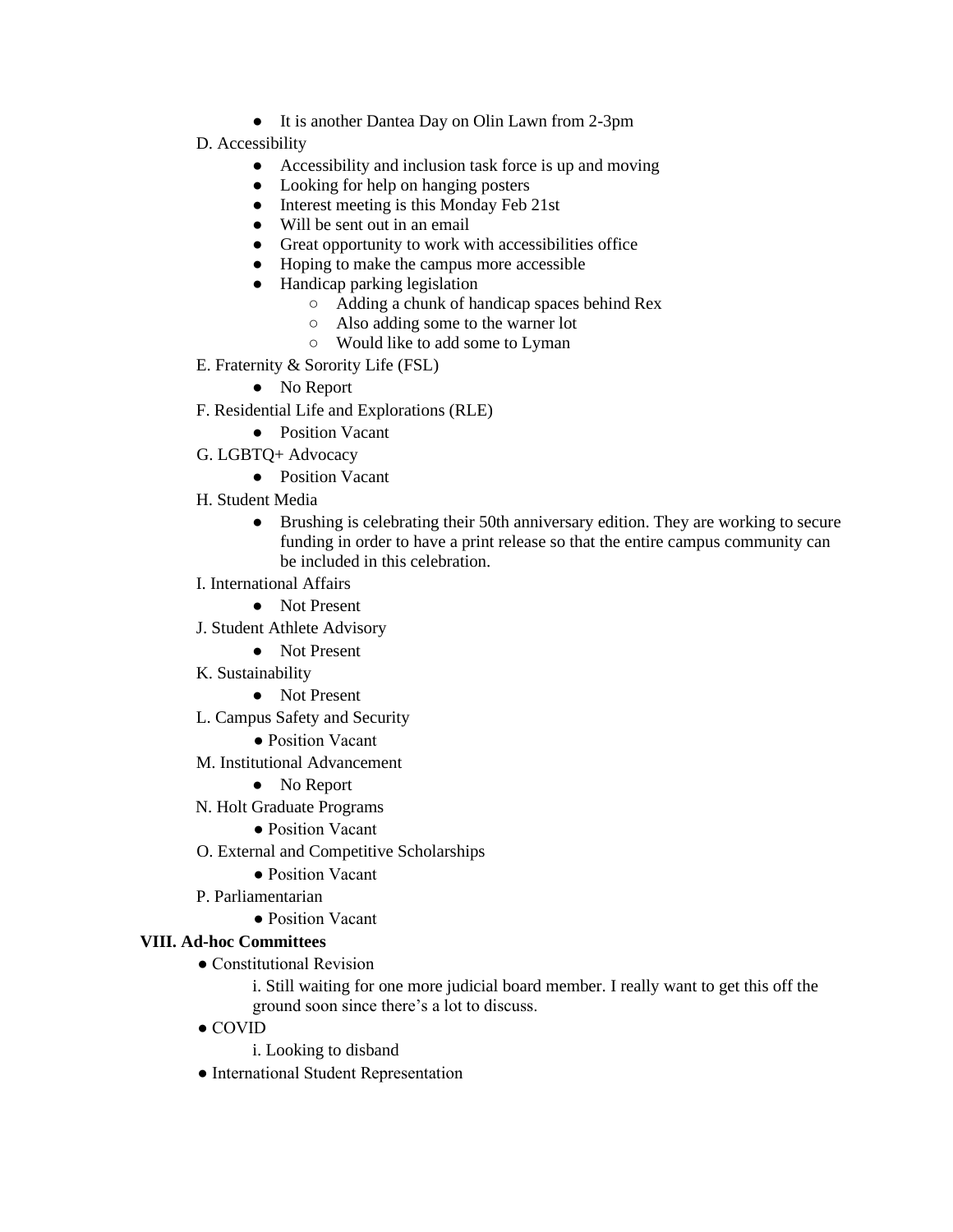#### i.No Report

### **IX. Open Forum**

- Suggestions for future SGA
	- Attendance policy
		- This is a commitment
		- You are elected for this position
		- SGA is bigger than us- we have a privilege that we have a say and can actually impact things
	- Loose dress code
	- People expect things from us
	- Smaller amount of people who are committed
	- Option to join virtually
	- More events? Movie Night?
	- Do you feel that writing legislation is a good use of your time?
		- Legislation optional
		- Flipping the requirement from legislation to constituents
		- Discussion portion is terrifying to some
			- Meeting or a moment regarding boundaries we can't reach
			- Highlights of legislation
	- More retreats
		- Meaningful legislation
	- Community service projects
	- Lack of awareness with general public- how can we fix that?
		- Petition system
		- Lowering barriers for involvement
		- Welcome Act that was just passed
	- Visiting other clubs
	- International presence
	- Boosting social media presence
		- Linking SGA activities to alumni and official accounts belonging to Rollins
		- More platforms
	- Meetings being earlier
		- Transportation issues
	- More meaningful legislation
	- Reaching out to constituents individually
	- Presenting in class
		- Great way for people to hear it
	- Joint meetings with other organizations
	- SGA is not broken
	- Now being listened to by administration
	- Senate problem that affects everyone
	- Empty rooms affect reputation
	- Looking at really creative ideas
	- Will burnout end? Do we need to be ahead of the curve?
	- Elect one or two class representatives per class and then have staff that are focused on certain issues
	- Leave everything the same, cut exec and Senate positions
	- Any ideas welcome
		- More fellowship activities